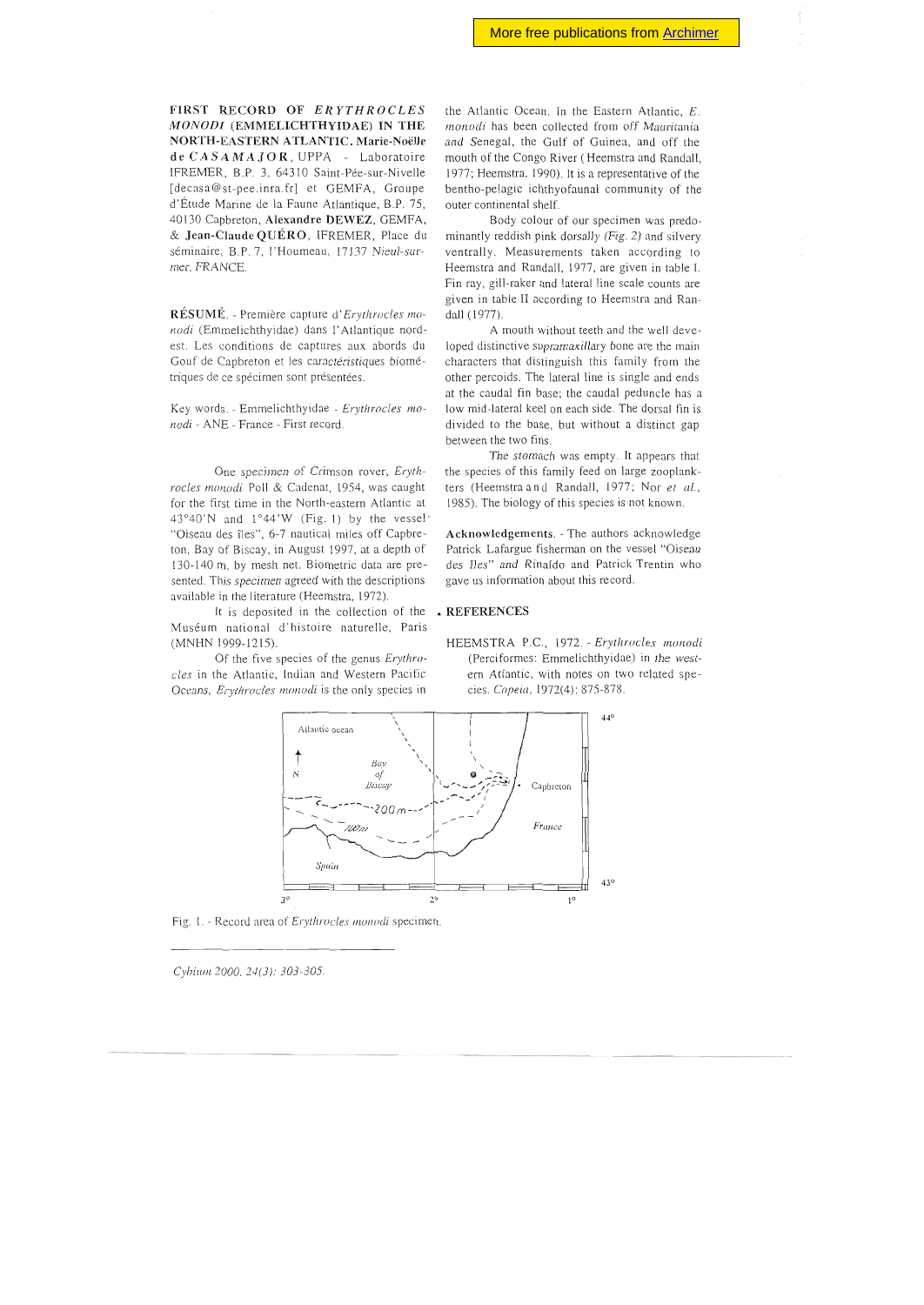DE CASAMAJOR ET AL.



Fig. 2. - Specimen of *Erythrocles monodi* Poll & Cadenat, 1954 caught off Capbreton in August 1997 (MNHN 1999-1215). Photo: P. Trentin.

 $\bullet$ 

| Table I. - Biometric data of Erythrocles monodi caught off Capbreton in August 1997. |  |  |
|--------------------------------------------------------------------------------------|--|--|
|--------------------------------------------------------------------------------------|--|--|

| Measurements         | (in m <sub>m</sub> ) | $(in \% SL)$ | Measurements           | $(in \tmm)$ | $(in \% SL)$ |
|----------------------|----------------------|--------------|------------------------|-------------|--------------|
| Total length         | 440                  |              | Caudal peduncle height | 30          | 7.7          |
| Standard length (SL) | 390                  |              | Caudal peduncle width  | 30          | 7.7          |
| Maximum height       | 110                  | 28.2         | Dorsal fin length (2)  | 160         | 41.0         |
| Head height          | 80                   | 20.5         | Anal fin length        | 50          | 12.8         |
| Head length          | 85                   | 21.8         | Caudal fin length      | 80          | 20.5         |
| Pupil diameter       | 15                   | 3.8          | Pectoral fin length    | 80          | 20.5         |
| Orbit diameter       | 30                   | 7.7          | Pelvic fin length      | 70          | 18.0         |
| Interorbital width   | 40                   | 10.3         | Eve-mouth length       | 20          | 5.1          |

|                    | Counts    |              |  |
|--------------------|-----------|--------------|--|
|                    | Standard* | Specimen     |  |
| Dorsal spine       | 11        | Ħ            |  |
| Fin ray            |           |              |  |
| Dorsal ray         | $11 - 12$ | $\mathbf{1}$ |  |
| Pectoral ray       | $18 - 20$ | 19           |  |
| Anal ray           | $9 - 10$  | 10           |  |
| Gill-raker (first) | $36 - 40$ | 38           |  |
| Lateral line scale | $68 - 72$ | 72           |  |

Table II. - Meristic data of Erythrocles monodi. \*Standard data from Heemstra and Randall  $(1977).$ 

 $\frac{1}{2}$